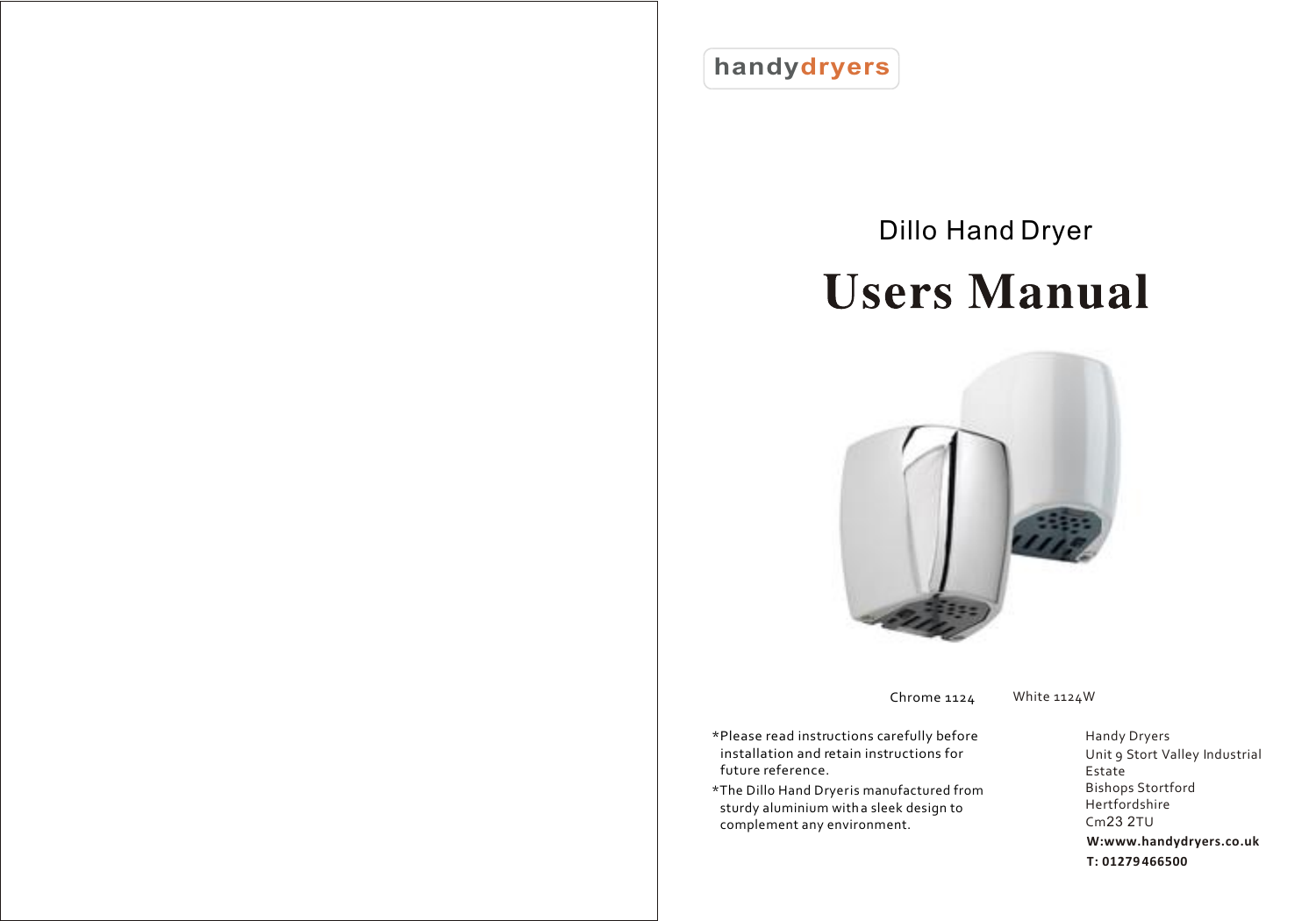## **Feature**

#### **Control:**

The Dillo will automatically switch off after 50 seconds

**Speedy drying:**

The Dillo has a recommended drying time of between 8 -12 seconds

Choose between hot and cold air at the flick of a switch **Heat Switch:**

**Ion generator:** The ion generator provides fresh and clean air during use

**Perfume holder:**

When included

### **Specification**

| Power supply       | 220V~50Hz                       |  |  |
|--------------------|---------------------------------|--|--|
| Sensing distance   | $12\pm 3cm$                     |  |  |
| Warm airtemp.      | 40°C±10°C                       |  |  |
| Air speed          | 30m/s                           |  |  |
| Motor speed        | 25000r.p.m                      |  |  |
| Motor power        | 550W                            |  |  |
| Heating power      | 700W                            |  |  |
| Overall unit power | 1250W                           |  |  |
| Overall dimension  | 210mmX182mmX270mm(LxWxH)        |  |  |
| Finish             | $\star$ chrome<br>$\star$ paint |  |  |

**Break down**



|                | Lens                   | 7  | Cover for air<br>tunnel  | 13 | Filter cover  |
|----------------|------------------------|----|--------------------------|----|---------------|
| $\mathcal{P}$  | Air outlet             | 8  | Heat device              | 14 | lon generator |
| 3              | Heat switch            | 9  | Cover of bottom<br>motor | 15 | Heating wire  |
| $\overline{4}$ | Inner hexagon<br>screw | 10 | Motor                    | 16 | Control box   |
| 5              | Shell                  | 11 | Cover of upper<br>motor  | 17 | Seat          |
| 6              | Sensor                 | 12 | Filter pad               |    |               |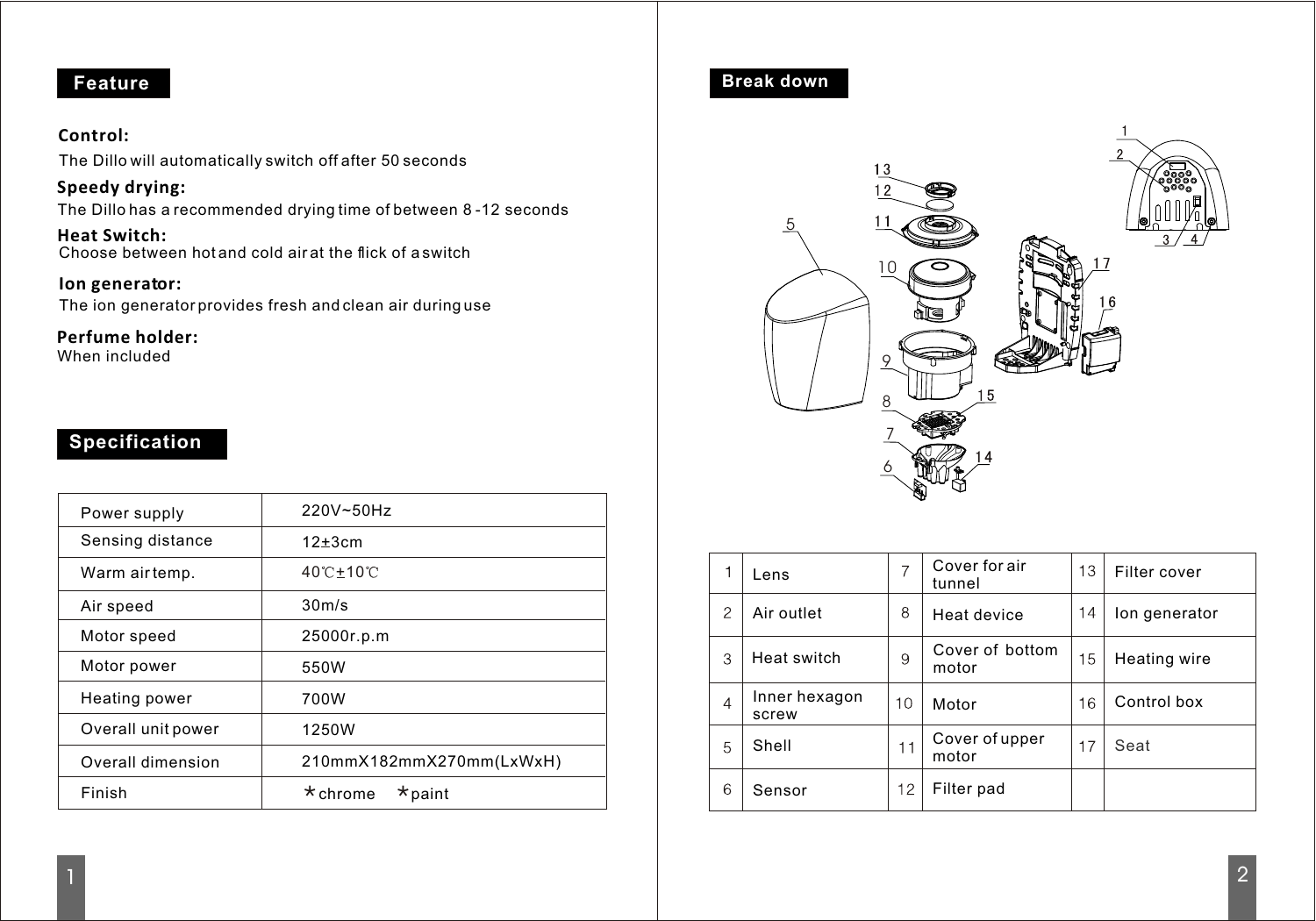#### **Wire drawing**



#### **Usage instruction**

Place hands under dyer. The unit will start automatically and shut off after 50 seconds. This can be re-activated immediately if required.





#### **Installation instructions**

#### **Please note:**

There must be a minimum of 1.1 meters allowance from the floor to the base of the hand dryer.

- 1.Use template to mark the required position on the wall. Do not mount the Dillo over a shiny surface as it will activate the sensor.
- 2.Do not place anything in the area where the sensor is located.
- 3.Drill 4 holes as per the template. Place the raw plugs in the holes.
- 4.Loosen the screws from the Dillo and remove the cover.
- 5.Position the unit upon the template and secure with the 4 screws.
- 6.Replace the cover and secure.